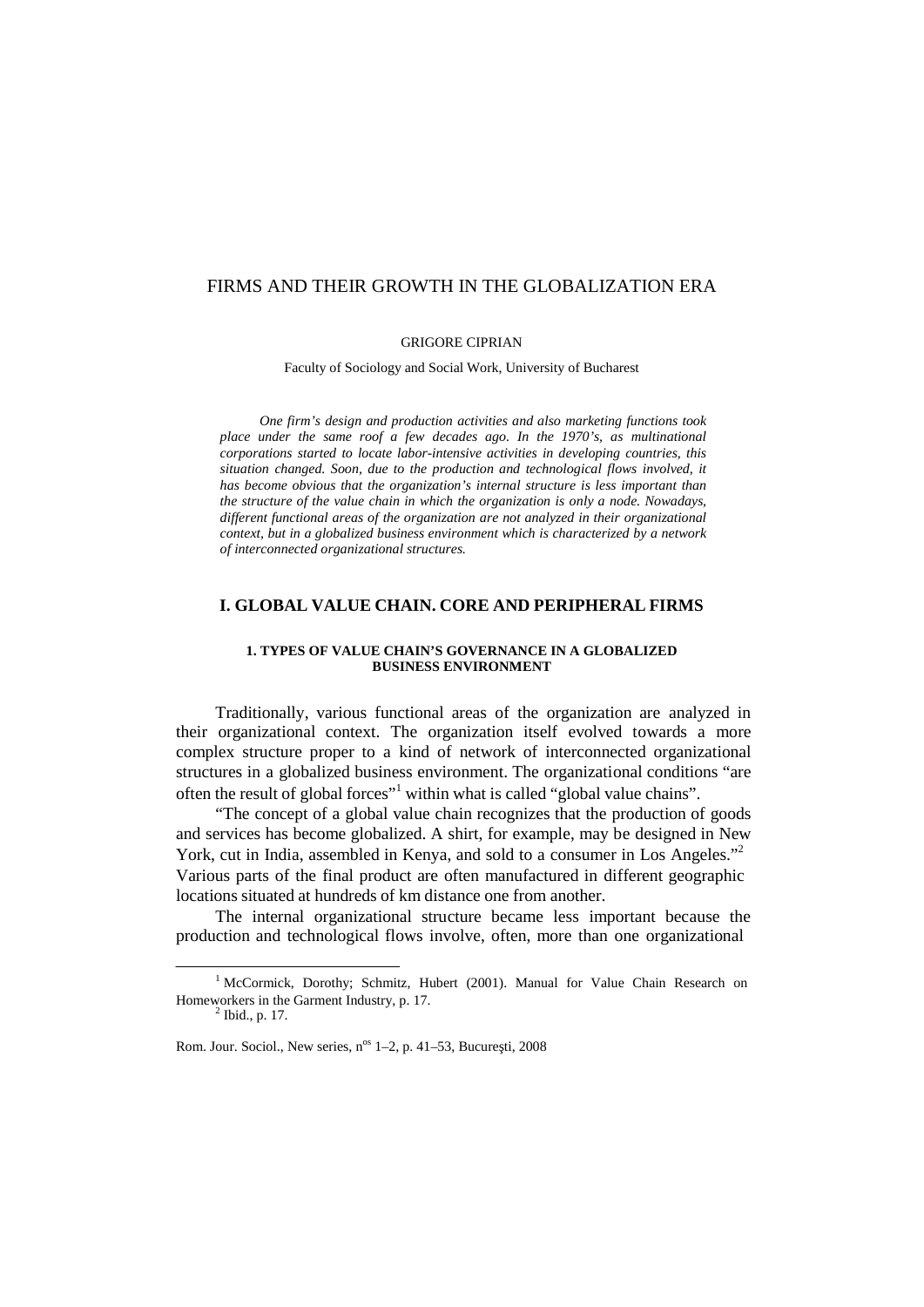structure. The global value chain has become inter-linked organizational structures based on various flows of values within networks of organizations.

The structure of the value chain in which the organization is only a part became more important than the structure or functioning of different areas within the organization. "In the past, manufacturing usually happened in one place. Large firms had their design, production, and marketing functions under one roof, or at least within easy reach of one another. (…) Even the re-emergence of multinationals corporations in the 1950s and 1960s did not change this very much. Firms establishing plants in foreign countries undertook the full range of manufacturing activities in each location." 3

By the 1970s, multinational corporations started "to locate labor-intensive activities in developing countries as part of a global restructuring and rationalization of their operations." <sup>4</sup> They realized that sourcing some parts of the production process in developing countries would reduce the costs.

"The design, production and marketing of many products now involve a chain of activities divided among enterprises located in different places." 5

The chain is the collection of all "product's stages of development, from its design, to its sourced raw materials and intermediate inputs, its marketing, its distribution, and its support to the final consumer." <sup>6</sup> Designing, purchasing raw materials, production and distribution are all inter-linked stages within the chain of value adding activities.



Source: Adapted from McCormick, Dorothy; Schmitz, Hubert (2001). *Op. cit*., p. 18.

Services such as finance and transport "may be needed to keep the process going."<sup>7</sup> These are so-called "supporting services" needed at each stage of the value chain.

The five stages – "design, inputs, production, wholesale, and retail / remain a handy device for understanding each step of the process."<sup>8</sup> There is, also, a "less

<sup>&</sup>lt;sup>3</sup> Ibid., p. 17.  $\frac{3}{4}$  Ibid., p. 17.

 $\frac{4}{5}$  Ibid., p. 17.

 $<sup>5</sup>$  Ibid., p. 17.</sup>

 $<sup>6</sup>$  Ibid., p. 18.</sup>

 $\sqrt{7}$  Ibid., p. 18.

<sup>&</sup>lt;sup>8</sup> Ibid., p. 18.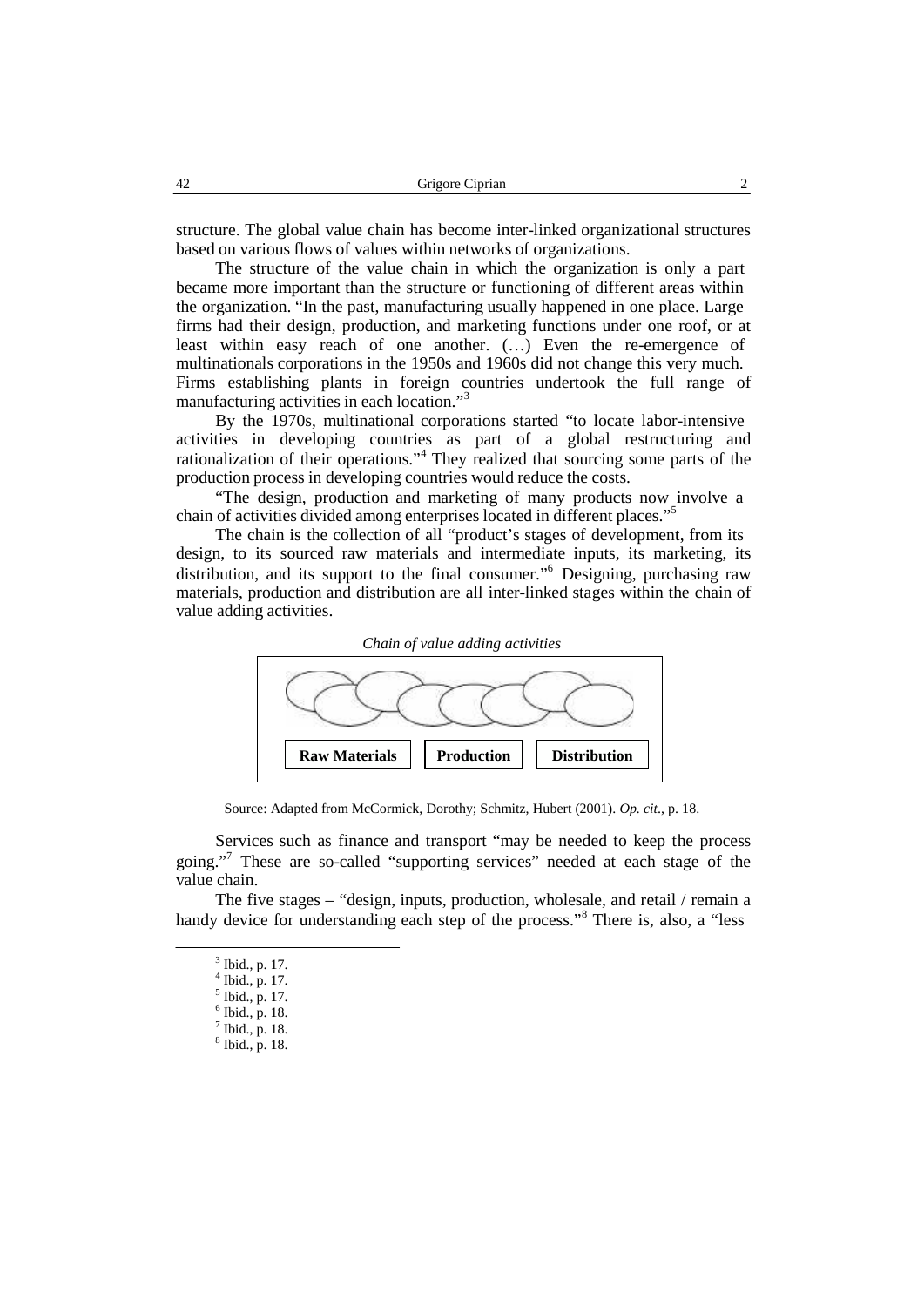visible structure"<sup>9</sup> of the value chain that is "made up of the flow of knowledge and expertise necessary for the physical input-output structure to function."<sup>10</sup> It is, actually, the input-output structure of inter-linked unique organizational capabilities which can make the difference between various interconnected organizations in terms of competitive advantage. "The flow of knowledge generally parallels the material flows, but its intensity may differ. For example, the knowledge inputs at a product's design stage may be much greater than the material inputs; production, on the other hand, needs large quantities of materials, but in many cases requires only standard or routine knowledge."<sup>11</sup>

We are more concerned with the intensity factor of the "flow of knowledge and expertise" that is able to transform a company from a standard or routine knowledge-based organization to a unique or greater knowledge-based one. The extent to which an organization can attract as well as generate greater knowledge inputs and outputs may have a significant impact on that organization's capability to induce core competences as a prerequisite for generating competitive advantage.

Another dimension of the value chain is its geographic spread. "Some chains are truly global, with activities taking place in many countries (…). Others are more limited, involving only a few locations in different parts of the world."<sup>12</sup> A UK retailer may, for instance, contract with a Romanian garment producer. "The finished goods will then be shipped directly to the UK retailer."<sup>13</sup>

Finally, there is the dimension of the value chain in which various actors can have the power to control some or all activities making up the chain. The UK retailer from the previous example may have the power to control the way the Romanian garment manufacturer produces the garments.

Another retailer, for instance, may have the power to control "the way he sells, but may be limited (indirectly controlled) by the range of goods available from wholesalers and producers."<sup>14</sup>

"The pattern of direct and indirect control in a value chain is called its governance." <sup>15</sup> McCormick and Schmitz identified four *main types of governance* shown in the following table.

<sup>9</sup> Ibid., p. 18.

<sup>10</sup> Ibid., p. 18.

 $11$  Ibid., p. 18.

 $12$  Ibid., p. 18.

<sup>13</sup> Ibid., p. 18.

<sup>14</sup> Ibid., p. 19.

 $15$  Ibid., p. 19.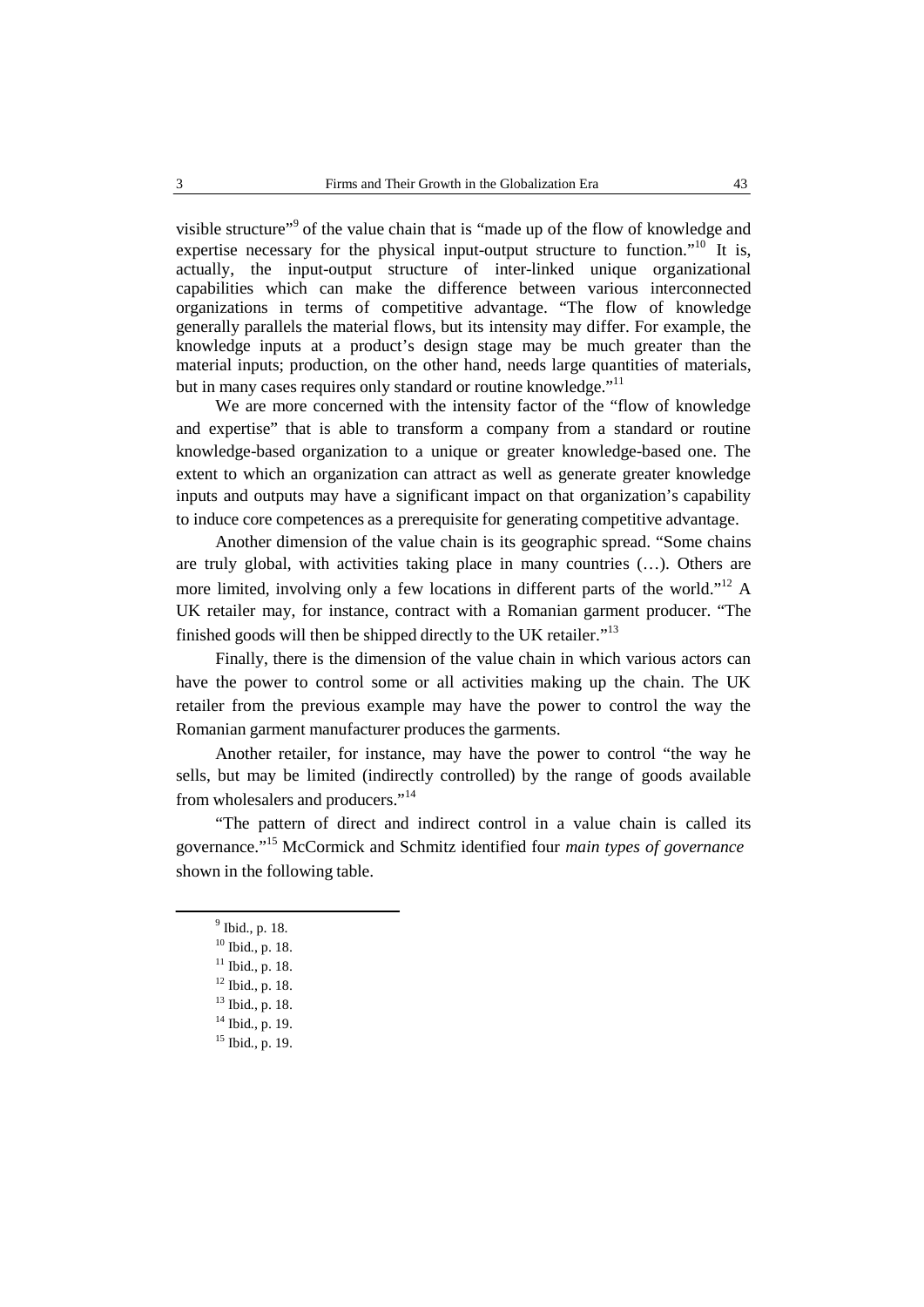| Market           | Firms deal with each other mainly in "arms length" exchange-<br>transactions                                                                                                               |  |  |
|------------------|--------------------------------------------------------------------------------------------------------------------------------------------------------------------------------------------|--|--|
| Balanced network | Firms form networks in which no one firm or group of firms exercises<br>undue control over the others. Firms prefer to deal with other<br>members of their networks.                       |  |  |
| Directed network | Finns form networks that tend to be controlled by cortain lead firms.<br>The lead firms specify what is to be produced by whom and they<br>monitor the performance of the producing firms. |  |  |
| Hierarchy        | Finns are vertically integrated, so that they can directly control all or<br>most of the activities of the chain                                                                           |  |  |

Source: Adapted from Humphrey and Schmitz (2000) apud McCormick, Dorothy; Schmitz, Hubert (2001). *Op. cit*., p. 19.

The power of one organization to control all or some parts of the process of creating value along the value chain may induce advantages in terms of cost control factor.

There are so-called "lead firms" that "do not merely buy goods in the market. Rather they specify what is to be produced by whom, and they monitor the performance of the producing firms. In some cases, the networks are directed, or "driven" by large producers such as transnational corporations or other large integrated industrial enterprises." 16

In the apparel industry's value chain the situation may change as "many leading brand-name companies do no production themselves. Instead, they concentrate on design and marketing. Their strength as buyers enables them to dominate certain value chains. They determine what fabrics will be used, what styles will be produced, and in what colors."<sup>17</sup>

Directed and/or non-directed relationships between companies govern value chains in different sectors and industries. Some organizations like the "lead firms" manage to control other companies and, consequently, they are able to induce directed relationships. Other organizations "form networks in which no one firm or group of firms exercises undue control over the others." <sup>18</sup> These are *non-directed networks*.

<sup>&</sup>lt;sup>16</sup> Ibid., p. 20.<br><sup>17</sup> Ibid., p. 20.<br><sup>18</sup> Ibid., p. 19.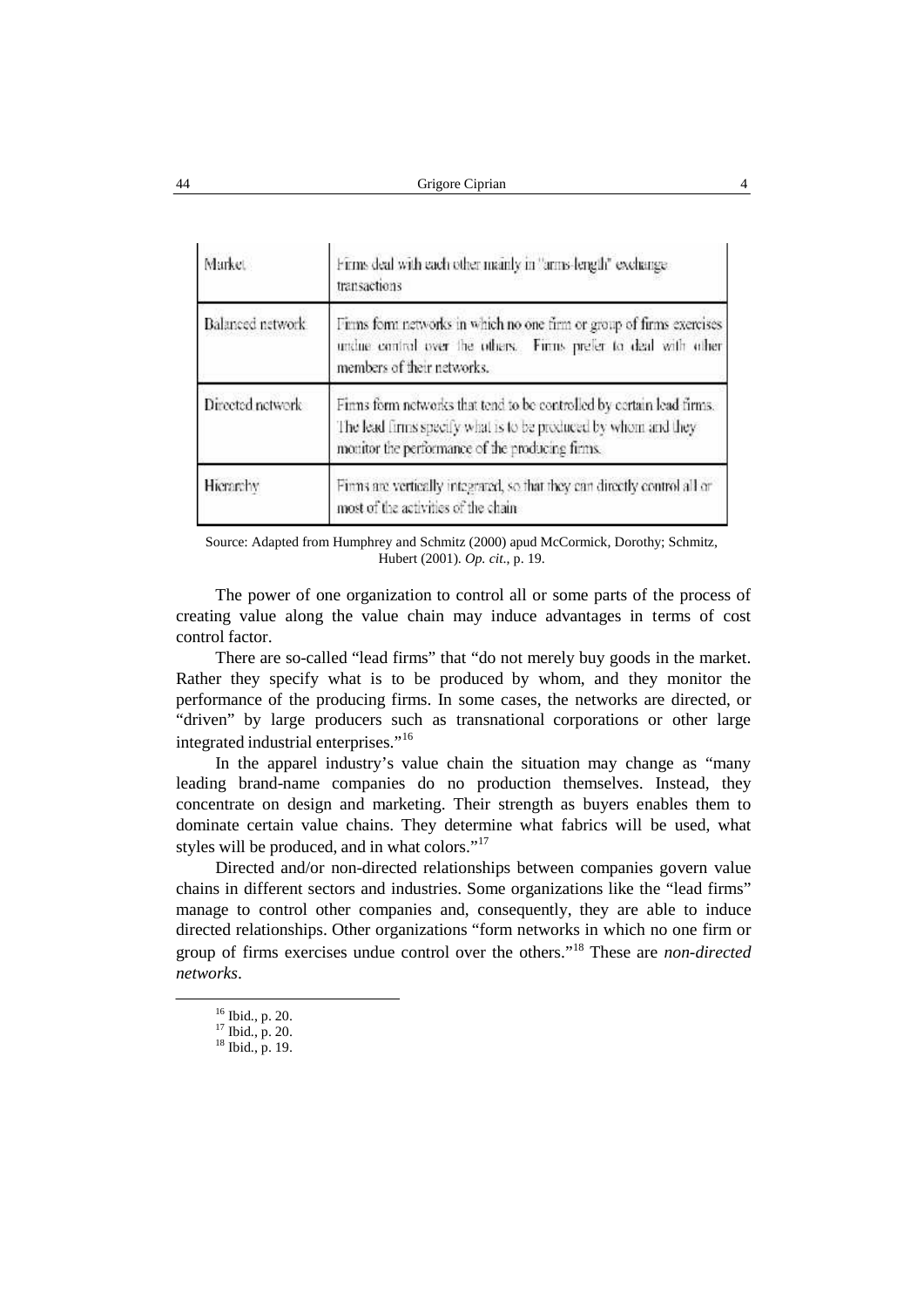# **2. CORE AND PERIPHERAL FIRMS. A CASE STUDY**

Calling back to the second dimension of value chain, its geographic spread, we recall the distinction McCormick has made between those chains which are truly global and the chains which are but regional chains as long as a lead firm gets control over companies located in other different countries on a certain area (a region). The theory of core-periphery relationship defines the leading firm calling it core-company and the other firms which are under its control appears to get but a peripheral, highly dependent position within the value chains. Figure below describes that type of value chain constellation.



 $P = Peripheral firm$ 

The firms operate like actors getting power to control at different degree the same value chain, as McCormick himself underlines it. The core-firms have not only the greatest power of control they can exert over the highest number of activities making up the chain, but they come to distinguish themselves by their geographic reach that is by overarching geographic control of the value chain constellation.

Let's take the example of OMV in Romania. "OMV bought a 51% stake in Petrom for EUR 1.6 billion late 2004, becoming the largest oil and gas group in Central and Eastern Europe."<sup>19</sup> Petrom became part of a wider value chain controlled by OMV.

Moreover, Petrom became a so-called "peripheral firm" as part of the value chain controlled by OMV. The issue of considering one company as being either a peripheral firm or a core firm in an economy was addressed by Eric Nilsson, professor at California State University San Bernardino, Department of Economics.

He argues that "the core includes the large giant firms. These core firms are typically able to avoid extreme competitive environments and, as a result, earn higher profit rates than average. The periphery includes the other firms: small and

<sup>&</sup>lt;sup>19</sup> Privatization Barometer. Available from: http://www.privatizationbarometer.net/news.php?id=7943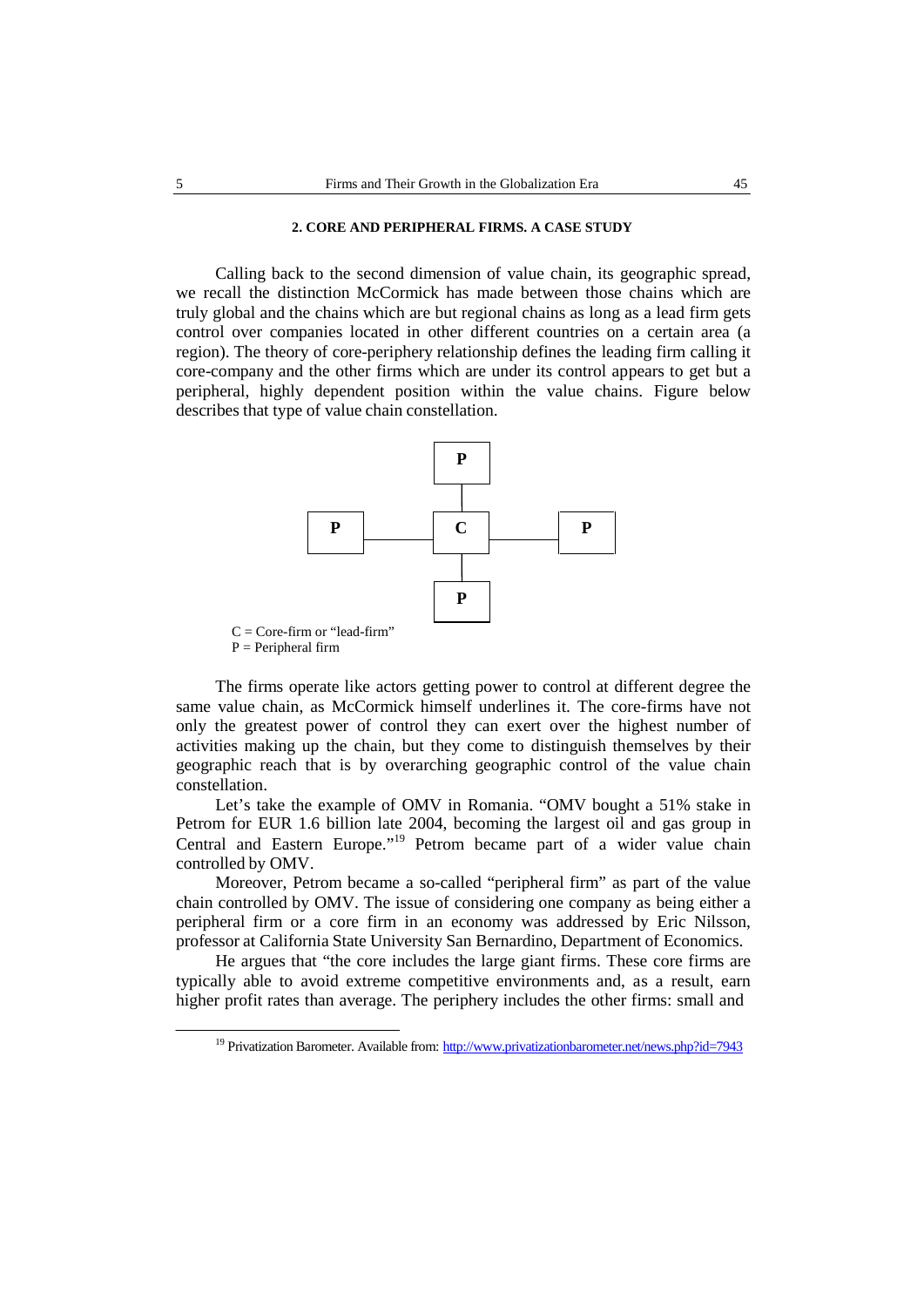medium sized firms which face high levels of competition and which typically earn fairly modest profits. A single industry might have within it firms from the core and firms from the periphery. The core firms typically dominate the industry and sell the most profitable product lines within the industry. The peripheral firms in the industry might be stuck in relatively unprofitable product lines and are often small niche players in the market."<sup>20</sup>

Nellson's idea is that the core firms dominate the market while the peripheral firms are dominated by the market. The second observation is that the core firms are really capable to develop and promote their own policies while the peripheral firms are almost unable to promote their own policies within a certain value chain constellation.

Petrom might be regarded as a peripheral firm in a globalized business environment dominated by large giant firms like Royal Dutch Shell, British Petroleum, Conoco Phillips, Exxon Mobil, Chevron.

Nevertheless, it is worth mentioning that OMV is not among the biggest petroleum companies in the international market. OMV might be rather considered as a company aspiring to become a lead-firm. OMV is, actually, pursuing a strategy of consolidation by acquiring firms like Petrom in order to secure its position in a market dominated by large giant firms like the ones above mentioned.

OMV proved to be successful in its policy of consolidating its value chain of integrated activities. Petrom became a strategic node within an integrated network of companies and activities like exploration, production, distribution and retailing of OMV's product portfolio.

Petrom is the "anchor firm" acting as a key catalyst in Southeastern Europe: "Following the acquisition of a majority in Petrom, Romania and Austria are the main sources of our oil and gas production, and together account for about 75% of our output of 338,000 boe/d. Due to the massive increase in production brought about by the Petrom acquisition, we have already surpassed the target of doubling output to 160,000 boe/d by 2008."<sup>21</sup>

The net profit reported by OMV as agroup in the first three months of 2006 was 430 million EUR and OMV Petrom generated 251 million EUR (58% of the OMV Group's net profit). In the same time, Petrom's sales accounted for 20.7% comparing with OMV (including Petrom).

The conclusion is that the majority of the positive financial results of OMV Group are due to Petrom's activity. Petrom managed to generate more than half of the OMV group's net profit.

<sup>20</sup> Nilsson, Eric. *Core and Periphery* in *Capitalism: Power, Profits, and Human Flourishing*. Available from: http://economics.csusb.edu/faculty/nilsson/nilsson.htm

 $^{21}$  OMV's Annual Report 2005. Available from OMV's corporate website, p. 12.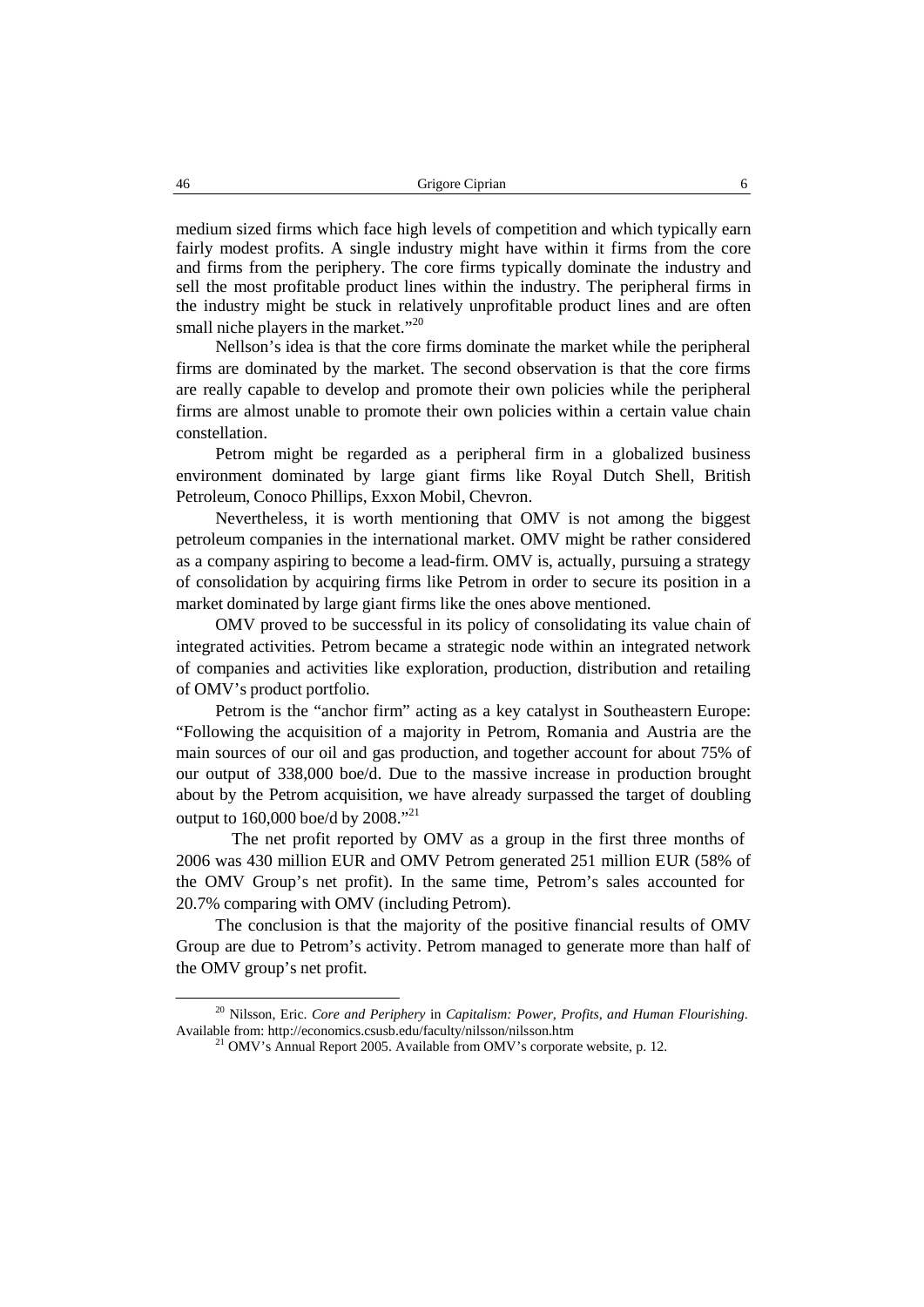#### *Table*

| Company                  | <b>Sales</b> |        | <b>Net Profit</b> | <b>Profitability</b> |
|--------------------------|--------------|--------|-------------------|----------------------|
| Petrom                   | Euro)        | 893    | 251               | 28,1%                |
| <b>OMV</b>               |              |        |                   |                      |
| (including Petrom)       | (Euro)       | 4,298  | 430               | 10%                  |
| Rompetrol                | (\$)         | 504    | $-23$             |                      |
| Royal Dutch Shell        | (\$)         | 75.964 | 7,000             | 9,2%                 |
| <b>British Petroleum</b> | (\$)         | 67,082 | 5,265             | 7,8%                 |
| Conoco Phillips          | (\$)         | 47,900 | 3,290             | 6,8%                 |
| Exxon Mobil              | $(\$)$       | 88,980 | 8.400             | 9.4%                 |
| Chevron                  | (\$)         | 54,000 | 4.000             | 7.4%                 |

Source: Companies' Reports



Petrom proved to be much profitable than OMV as a group in the first three months of 2006. Petrom's profitability figure of 28,1% comparing with OMV Group's (10%) combined with the fact that Romania and Austria are the main sources of the oil and gas production, accounting for about 75% of the output of 338,000 boe/d proved that Petrom has become a major source of competitive advantage for the entire OMV group. Petrom is more than a *peripheral firm* within OMV's value chain. It has become a so-called "*anchor*" firm for the entire OMV as a group.

Assuming that Petrom would not have been part of the OMV Group, than the profitability of the OMV – excluding Petrom – would fall to  $5,2\%$ . Moreover, more than 50% of the actual profitability of OMV (including Petrom) is due to Petrom's contribution. It means that 20,7% representing the contribution of Petrom (the proportion of Petrom's sales in OMV's sales (including Petrom) for the first three months of 2006) generated half of the profitability of the entire OMV group.

– Millions EUR/USD –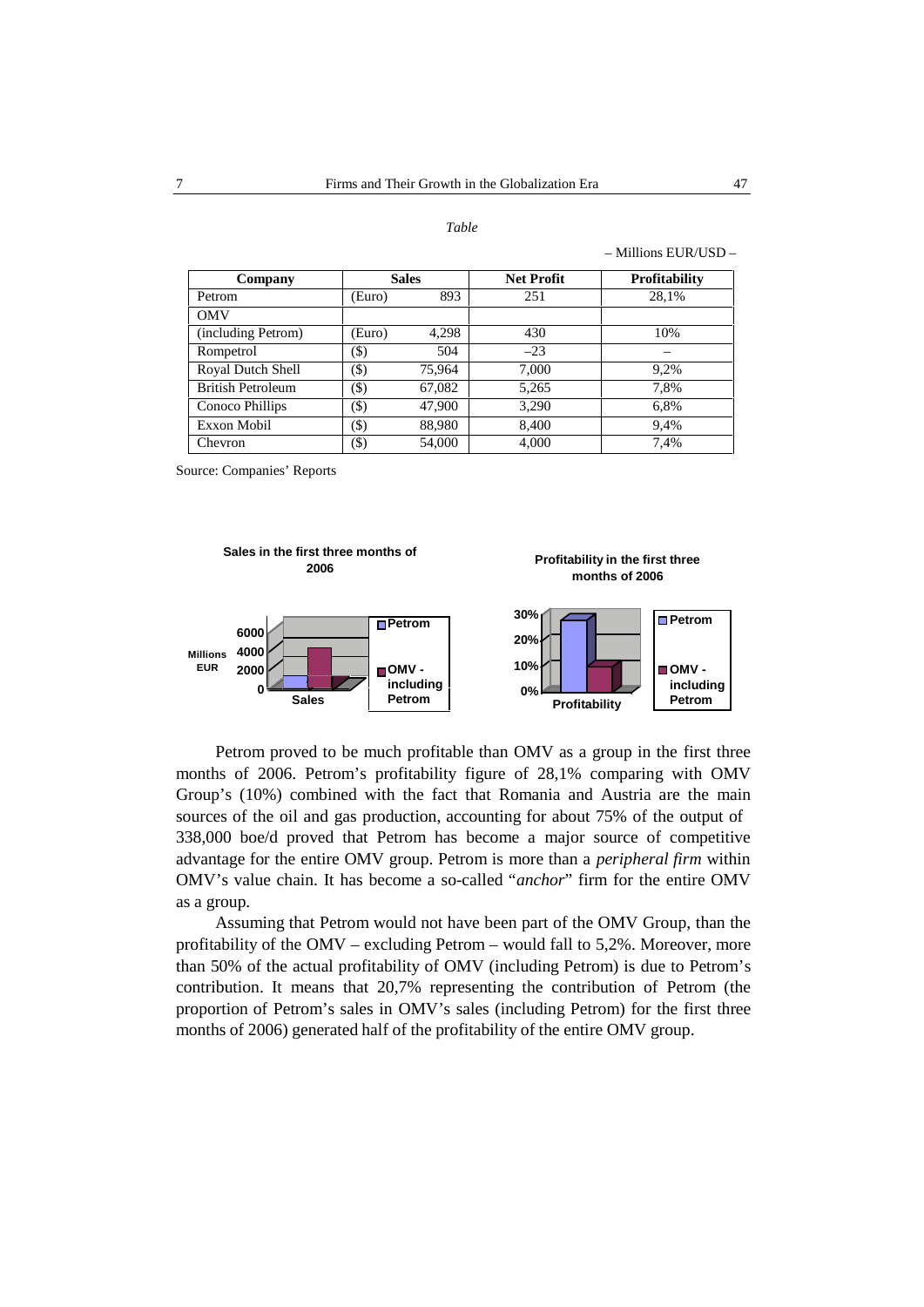*Table*

|                    |              |                   | (continuea)           |
|--------------------|--------------|-------------------|-----------------------|
| Company            | <b>Sales</b> | <b>Net Profit</b> | Profitability $(\% )$ |
| Petrom             | 893          | 251               | 28,1                  |
| <b>OMV</b>         | 3.405        | 179               | 5,2                   |
| (excluding Petrom) |              |                   |                       |
| <b>OMV</b>         | 4,298        | 430               | 10                    |
| (including Petrom) |              |                   |                       |

Source: Companies' Reports



"As importantly, the 80–20 ratio seems to hold true for many input/outputs, causes/consequences, or efforts/results." <sup>22</sup> It also holds true for our example in which, on the one side, Petrom's contribution (sales reported by Petrom) represented 20,7% of the OMV's sales as a group (including Petrom). On the other side, keeping in mind the idea of 80–20 ratio, the results showed that Petrom generated 50% of the OMV group's profitability (including Petrom).

"Richard Koch, author of The 80/20 Principle, suggests that the key to earning more and working less is to pick the right thing to do and only those things that add the highest value."<sup>23</sup> It seems to us that OMV "picked" the right "thing" to do, which is Petrom. The Romanian company proved to be able to generate one of the highest values comparing with the other companies being part of OMV's group.

 $\frac{22}{23}$  Ibid.

– Millions EUR –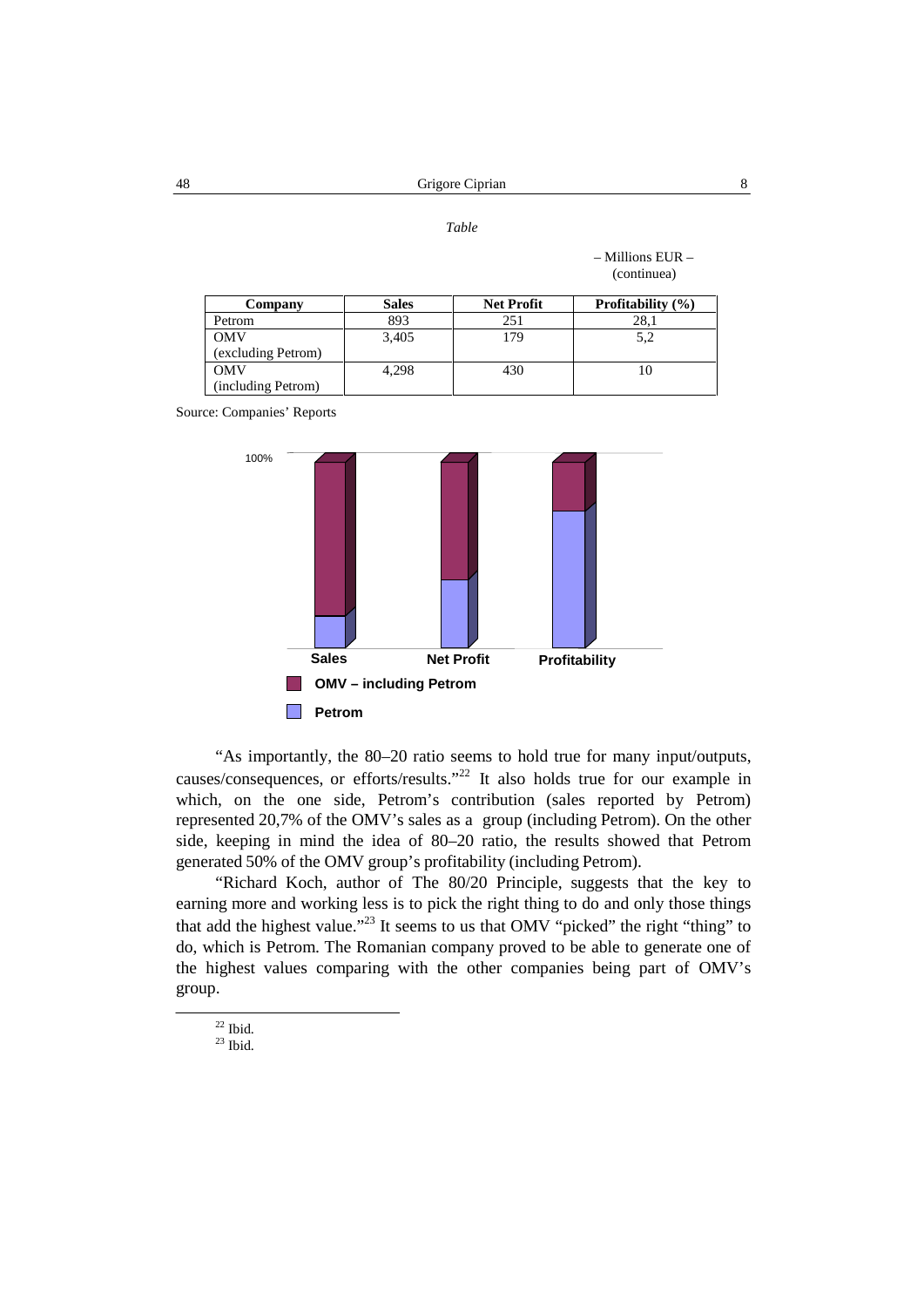The conclusion is that OMV relies on Petrom's capacities. The fact that OMV is pursuing a strategy of consolidation by incorporating firms like Petrom shows that the Austrian corporation has not yet become a so-called "lead firm" on the overall market like others, e.g. Royal Dutch Shell, British Petroleum and Exxon Mobil. Firms like OMV need "anchor" firms, i.e. activities and markets being controlled by local firms like Petrom in certain local markets, in order to consolidate their positions and, therefore, increase their market shares as prerequisites for becoming "lead firms". Firms like Petrom are, actually, acting instruments by which corporations like OMV would become "lead firms".

When we change the reference frame taking into account the position of such firms not only as "actors" within the value chain, but particularly within the overall economy, where they share with other similar firms a common sector of activity, we can conclude that firms like OMV and or Petrom are illustrating a special type of firms. That is why we notice more than two sectors of the capitalist economic system as Eric Nilsson argued. There are, actually, three sectors as follows:

- ƒ The sector of the *core firms* made up of "giant firms that dominate particular industries and the economy (and have divisions in many
	- different industries)"<sup>24</sup>;
- ƒ The sector of the *peripheral firms* comprising the majority of the small and medium sized firms in the economy;
- ƒ The sector of the *transitional firms* which is made up of the following possible types of companies:
	- o Corporations aspiring to become high ranked companies among the similar firms upon the market;
	- o Corporations aspiring to become high ranked firms as to their profitability compared to the profitability of another similar firms;
	- o Corporations aspiring to consolidate their positions and, therefore, increase their market shares as prerequisites for becoming "lead firms";
	- o Corporations aspiring to become the "anchor" firms as a key catalyst throughout an area like that of a Southeastern European one.

We can conclude that such a difference is owed to the effect of the positions the two firms get within a wider value chain. Hypothetically, we can say that their difference is due to the effect of being "lead firm" compared with getting but a certain, rather peripheral position in the chain.

The conclusion is that the insertion of a firm in a value chain does not annul the dependency effect upon a firm following its insertion in a given value chain.

We can emphasize that a firm like Petrom is not properly speaking a peripheral firm although it is not neither a core firm. What makes from a certain firm a core-firm is its dominant role in the constellation of the firms similar by their own nature and economic content. "The common characteristic of the

<sup>24</sup> Nilsson, Eric. *Op. cit*., p. 165.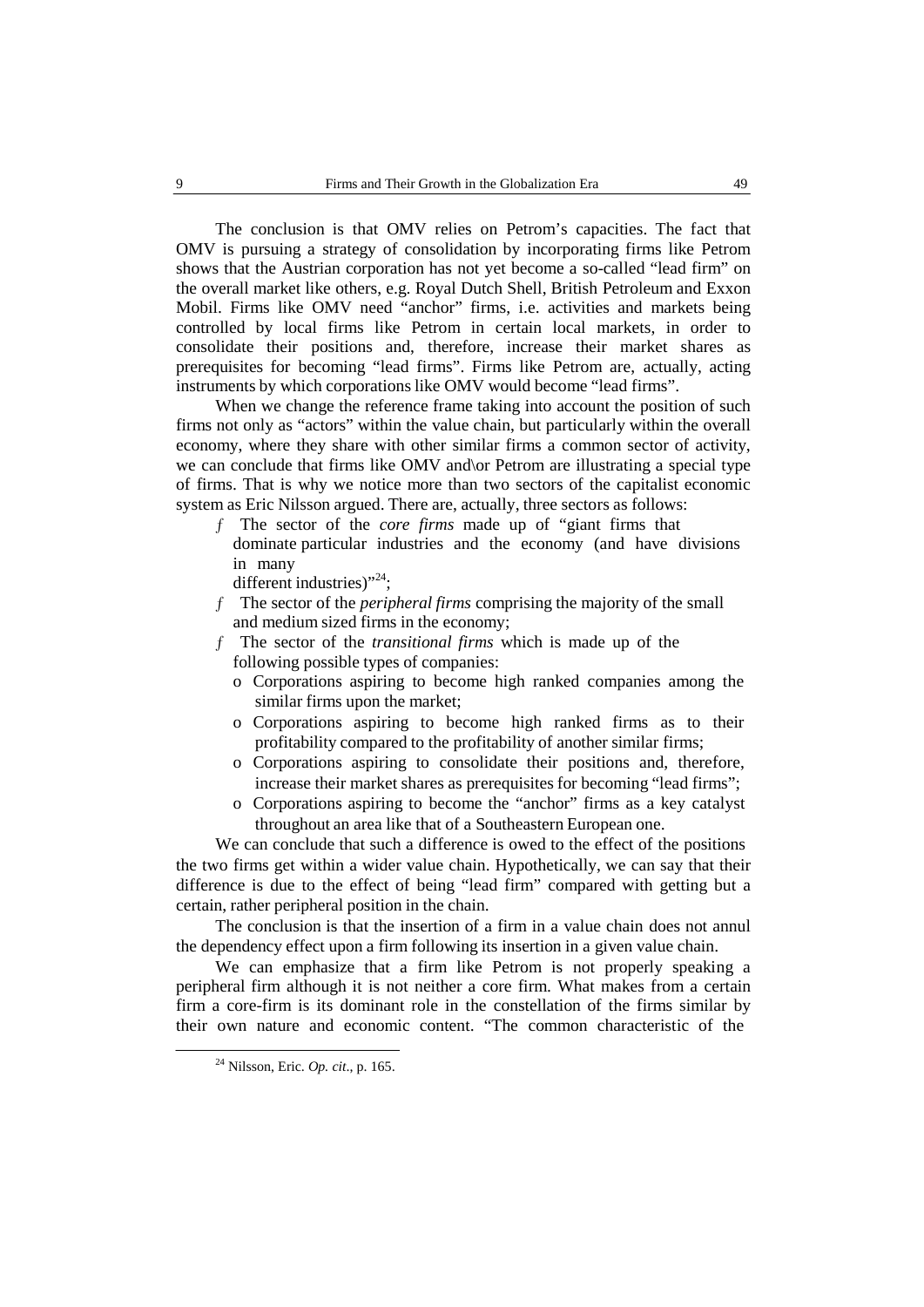members of the periphery is that they are not *giant*: most are very small. They have generally failed to achieve any dominant position within their industry"<sup>25</sup>.

*We may conclude that Romanian company has the significance of a "leverage point" in the value chain of the entire Southeastern and Central European oil market, which locate Romania itself in a strategic position for the entire region.*

# **II. MAPPING A VALUE CHAIN**

## **1. HOW TO MAP A VALUE CHAIN**

McCormick and Schmitz argue that the value chain analysis can provide an understanding of the way the producers of developing countries can acquire production capabilities. Once they gain access to a chain's lead firm, McCormick argues that "they are pushed to upgrade their production capability very quickly."<sup>26</sup> Kaplan and Norton used the concept of synergy to designate such an effect of upgrading the production capability very quickly once a certain producer gains access to a lead firm. The production flow and workers' skills along with the best practices and hands-on advice are transmitted across the borders that previously kept on separated those firms. Another area wherein the value chain analysis proved to be useful is that of "understanding the distribution along the chain".<sup>27</sup> As long as you come to know "how and by whom a chain is governed", you may understand, by consequence, "the distribution of gain among firms along that chain."<sup>28</sup>

Value chain analysis allow us also to find "leverage points for policy and organizing initiatives<sup>"29</sup>, that is, it allows us to understand the "workings of a chain" which help us further "to identify levers where policy and/or organizing could be used to improve the distribution of gains. Value chain analysis can help us to answer questions like "who has the power to change things?"<sup>30</sup> or "which actors are the right ones to pressure?"<sup>31</sup> Is there any reason to look at the lead firm also as the ones which has entitled to exert the right pressure in order to get the suppliers "to raise their labors and environmental standards"<sup>32</sup>? Finally, the value chain analysis appears to be helpful for "identifying funnels for technical assistance"<sup>33</sup>: "Multilateral and bilateral donor agencies wanting to provide effective technical

<sup>&</sup>lt;sup>25</sup> Ibid.<br><sup>26</sup> McCormick, Dorothy; Schmitz, Hubert (2001). *Op. cit.* p. 22.<br><sup>27</sup> Ibid., p. 22.<br><sup>29</sup> Ibid., p. 22.<br><sup>30</sup> Ibid., p. 22.<br><sup>31</sup> Ibid., p. 22.<br><sup>32</sup> Ibid., p. 22.<br><sup>32</sup> Ibid., p. 22.<br><sup>33</sup> Ibid., p. 22.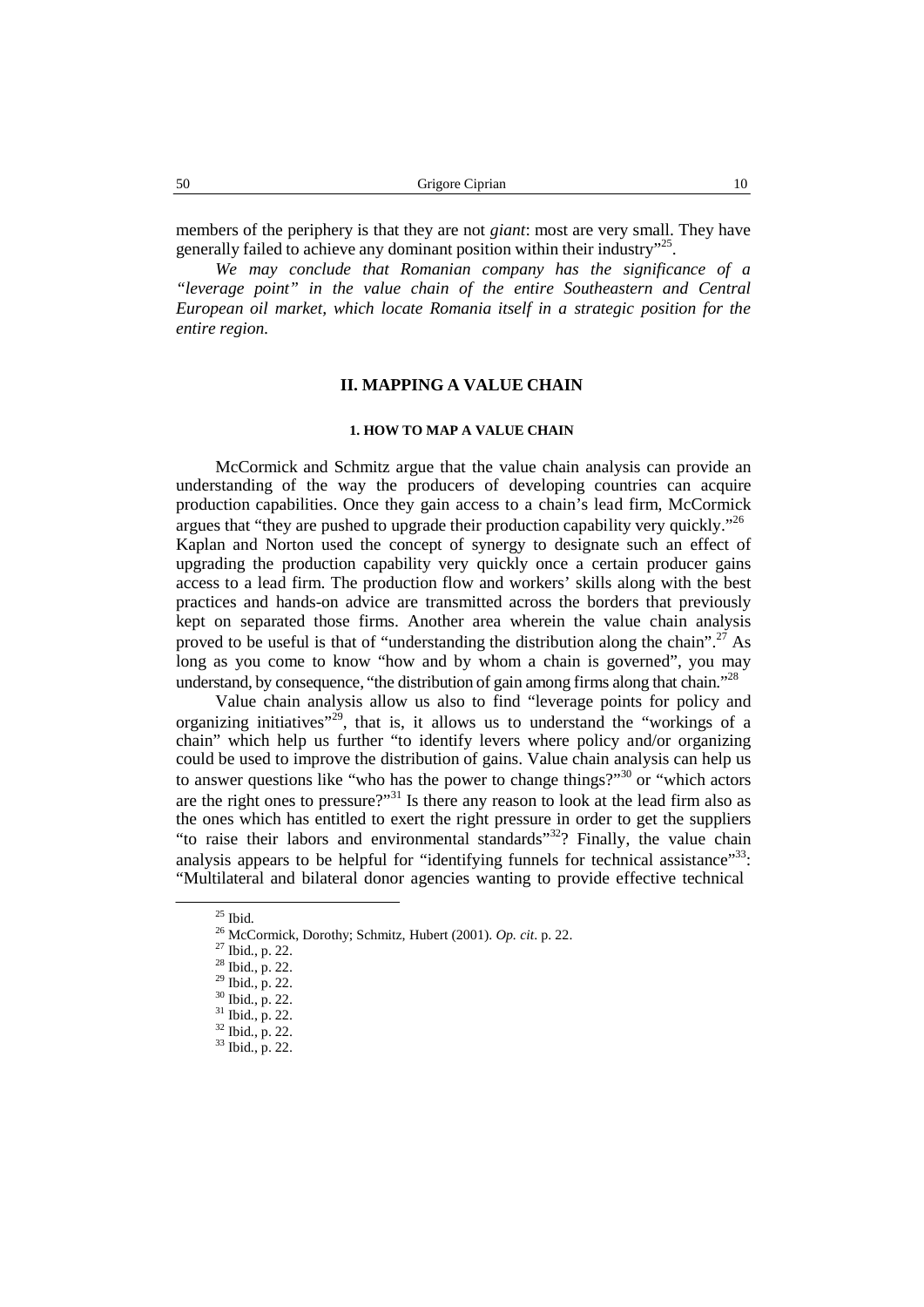assistance to developing country producers are beginning to look at value chains. Their idea is to combine technical assistance with connectivity."<sup>34</sup>

The value chain analysis makes us rather optimistic about the integration process no matter where it brings about. It proved to be helpful for understanding issues such as "market access, skill acquisition, labor standard and many others."<sup>35</sup>

Let's focus now on the methodology of value chain analysis such as McCormick and Schmitz worked it out to be of use for those who want to carry out researches based on such a theory. The examination of a value chain starts by mapping a chain that gives us a "visual representation of the connection between the actors" <sup>36</sup> Mapping value chains, in its simplest form, "is merely a flow diagram."<sup>37</sup> It shows us the size of different actors in the chain, the degree of importance of different connection by comparing them with each other, the "bottlenecks and leverage points."<sup>38</sup> Constructing a map is depending on the knowledge available to you about enterprises and workers "whose place in the global economy you try to capture."<sup>39</sup>

Which are the steps in constructing a map? McCormick and Schmitz consider the following steps which are to be run through whenever somebody resorts to such a type of analysis:

ƒ Having a clear cut starting question. McCormick argues that if the question you are trying to answer by doing a value chain analysis cannot be understood straight away by somebody else and, on the contrary, "s/he only understand it after explaining it for 30 minutes, you do not have a clear question."<sup>40</sup>

Here is a type of question driving such an investigation: "what is the scope for local strategies to improve the learning opportunities of garment homeworkers in our regions? How do wage levels in our region compare with wages in competing regions?"<sup>41</sup> Of course, one of the most significant question driving an investigation based on refers to the effect that are brought up by the insertion of a firm in different chains bring advantages in terms of skill acquisition and income.<sup> $142$ </sup> Are these advantages fostering both the lead firm and the new inserted firm in the chain? Is an advantage like this spreading over the entire population of the area wherein the new inserted firm is located?

<sup>34</sup> Ibid., p. 23.<br>
35 Ibid., p. 23.<br>
36 Ibid., p. 39.<br>
37 Ibid., p. 39.<br>
38 Ibid., p. 39.<br>
40 Ibid., p. 39.<br>
41 Ibid., p. 39.<br>
42 Ibid., p. 39.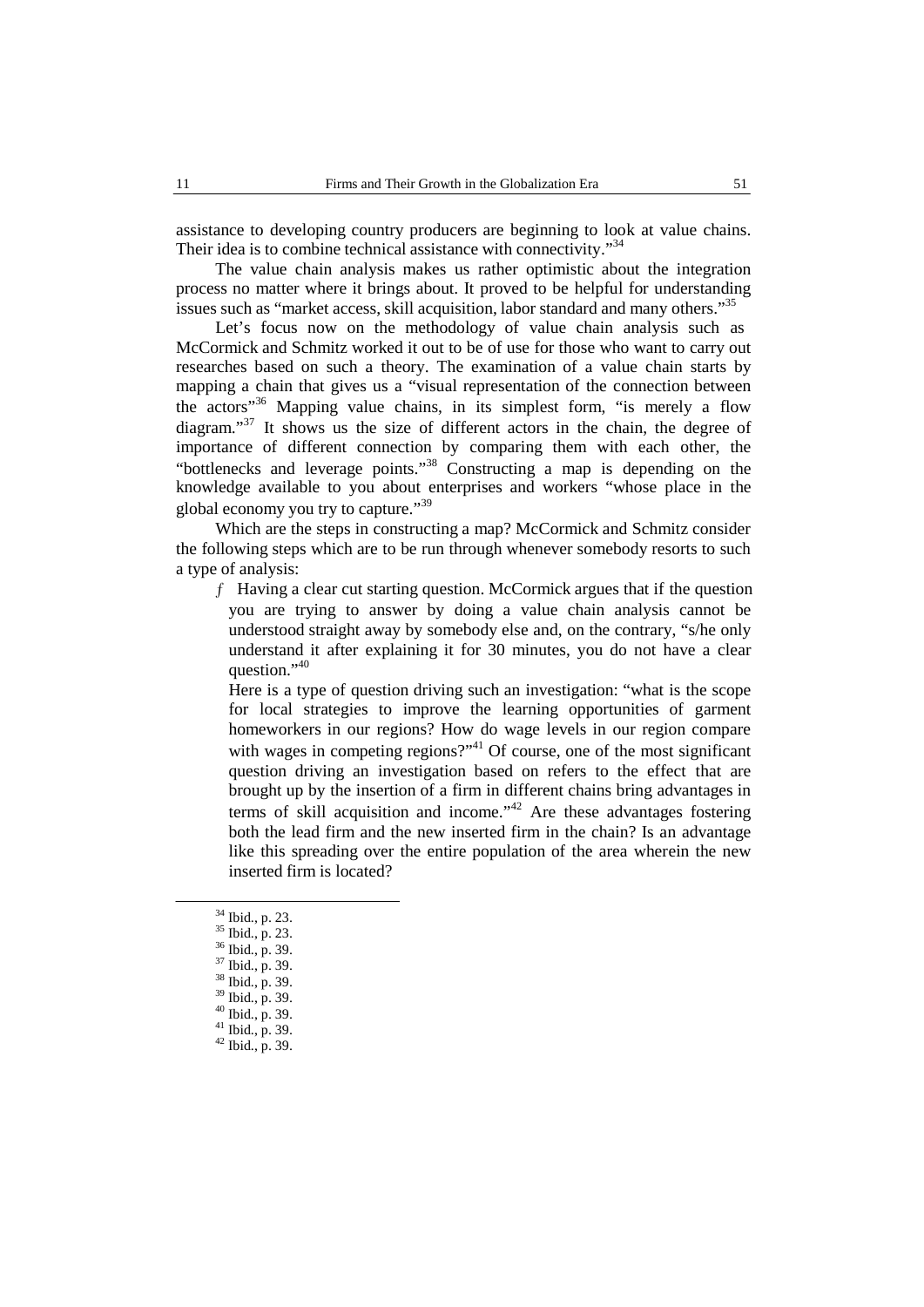$f$  Mapping the value chain. A value chain is made up of the activities carried out locally, their connections to activities elsewhere and to the market. To

elaborate the final map "the quantification of key variables, identification of strategic and non-strategic activities"<sup>43</sup> are requested. Finally, we sha;; have the following types of maps:

– A map regarding the "number of the enterprises in each stage"<sup>44</sup>;

– A map of the "average earnings in various part of the chain"<sup>45</sup>

– A map showing "the number of the workers in each stage of the chain"<sup>46</sup>.

This map can be read from the top or bottom. Such a reading will discover us three chains:

- The first one, that of the positions occupied by different stages of the chain and displaying the feeding of goods and activities from local producers via wholesalers to retailers;
- A second chain that is made up of the selling activities of producers "directly to the retailers who drive chain" 47
- A third chain is that of the "vertical integration from retailing back to production"<sup>48</sup> .

McCormick adds the fourth line connection between "parent company and subsidiary"<sup>49</sup>

We are driven to take into account the difference between a chain connecting the enterprises placed in different stages of the chain and another chain illustrating the profitability of the same enterprises. The first type of chain portrays the market power of the firms (enterprises). The second type of chain shows the profitability rank of the firms. It, often, happens that a powerful firm on the market generates lower levels of profitability comparing with a firm having weaker market position than the first one. An outstanding example is given by comparing OMV (the Austrian petroleum company) with Petrom (a Romanian petroleum company recently acquired by OMV). The idea is that, before acquisition, OMV proved to be more powerful on the market than Petrom. The last one, after the acquisition, proved to be more profitable than OMV. The financial results for the first three months of 2006 showed that the profitability of Petrom was 28.1% comparing with 10% reported by OMV, including Petrom. The conclusion is that a gap between the market rank of a company and its profitability rank might emerge revealing an over exploitive relationship among the firms integrated within the same value chain. The most powerful firm may over exploit the most profitable company within a certain

<sup>43</sup> Ibid., p. 40.

<sup>44</sup> Ibid., p. 40.

<sup>45</sup> Ibid., p. 40.

<sup>46</sup> Ibid., p. 40.

<sup>47</sup> Ibid., pp. 40–41.

<sup>48</sup> Ibid., p. 41.

<sup>49</sup> Ibid., p. 41.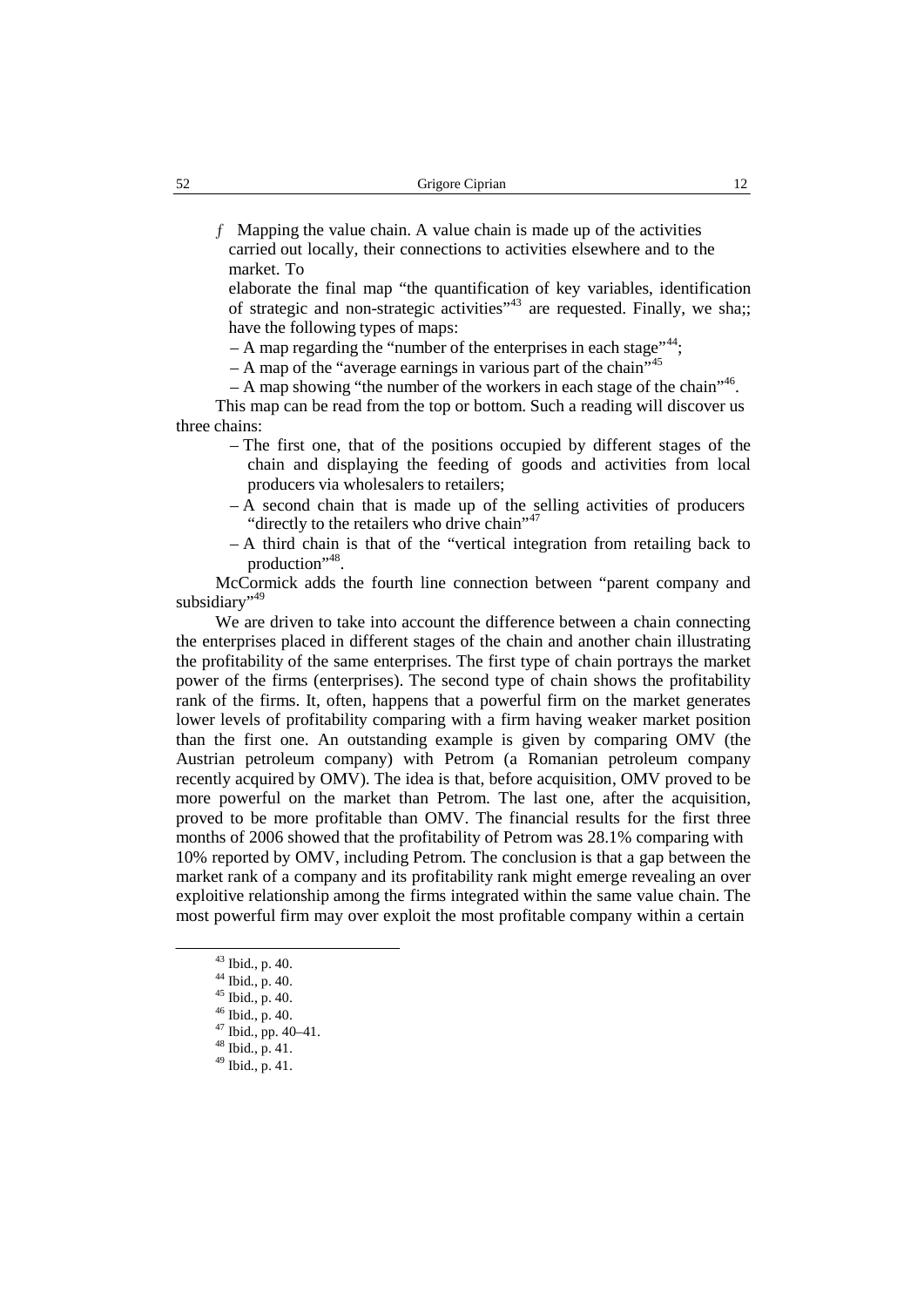value chain. So, asking "who has the power to produce value" is not the same with asking "who has the power to change things".